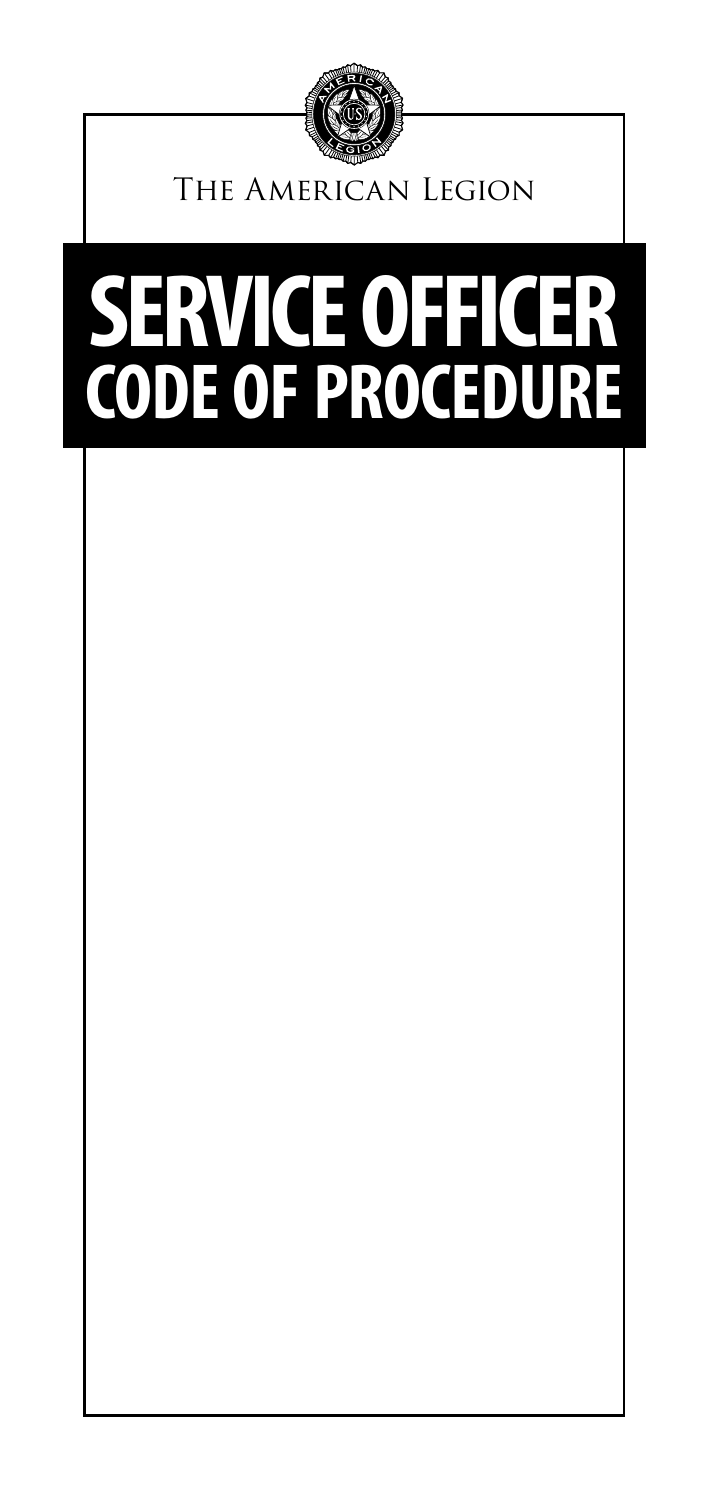One of the most important responsibilities of the accredited representative is to ensure that the claimant receives Due Process under the laws and regulations of the Department of Veterans Affairs (VA). Once a Power of Attorney (VA Form 21-22) has been completed designating The American Legion as representative, there exists a legal obligation to assist claimants in the development and submission of evidence and claims. Thank you for your service to our nations veterans; your service to our nation's veterans and their family members is critical in their pursuit of benefits.

Louis J. Celli, Jr., Director National Veterans Affairs and Rehabilitation Division

This edition of the Code of Procedures, approved November 11, 1954, by the Department Service Officers and the National Veterans Affairs and Rehabilitation Commission, as revised June 9, 1958, April 26, 1973, July 21, 1975, June 23, 1978, August 8, 1983, July 24, 1992, May 1, 1996 and July 15, 2000, contains both minor and major modifications. Most changes have been added or modified for clarification purposes. The current revisions, for the most part, are restatements of existing Legion policy, Department of Veterans Affairs laws and regulations, and Court of Appeals for Veterans Claims holdings.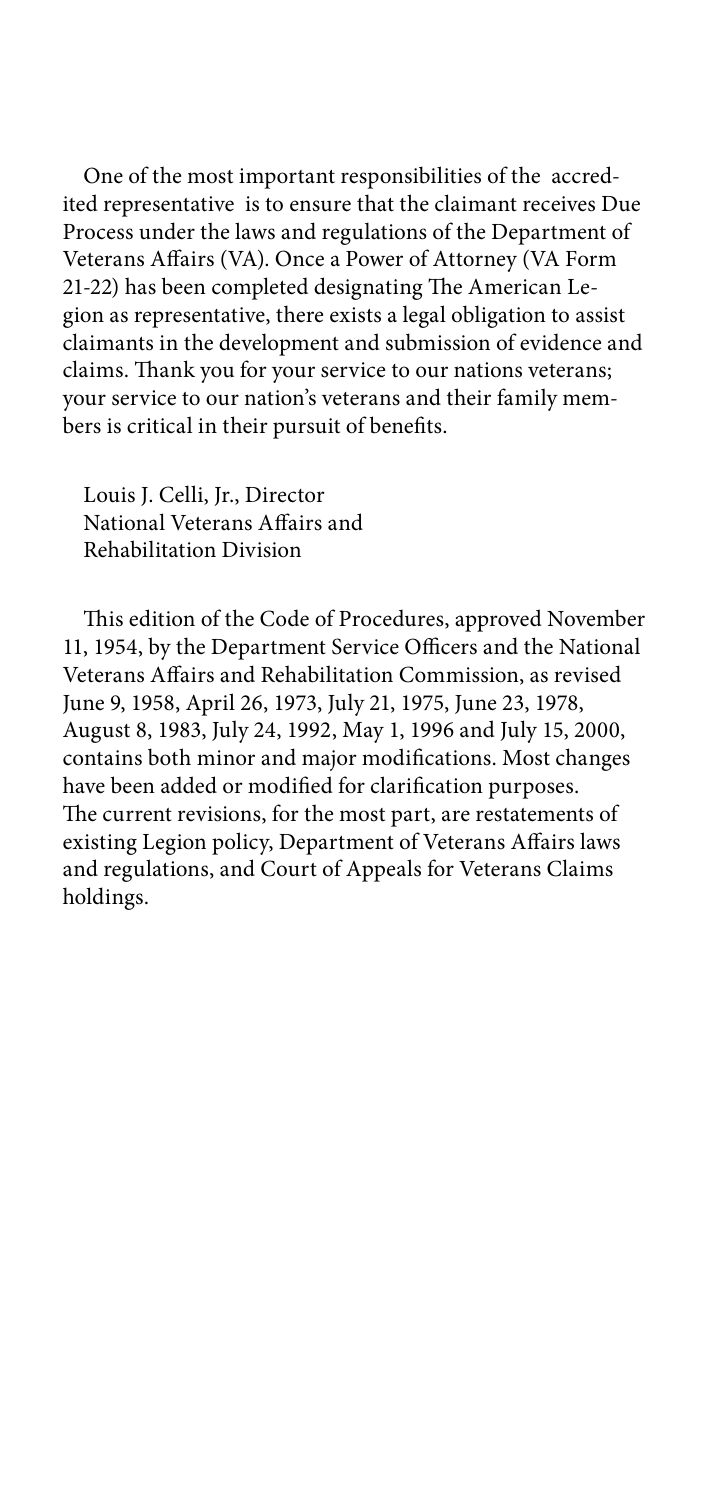#### **CONTENTS**

| Page                                                                                              |  |
|---------------------------------------------------------------------------------------------------|--|
|                                                                                                   |  |
| Recognition of Representative or Organization1                                                    |  |
|                                                                                                   |  |
| Detrimental or Contested Claims (NOTE-1)2                                                         |  |
| Dependent's POA (after veteran's death) (NOTE-2) 2                                                |  |
| VA Form 21-22 (a) $\dots \dots \dots \dots \dots \dots \dots \dots \dots \dots \dots \dots \dots$ |  |
| Who may be represented $(b)$ 3                                                                    |  |
| Disclosure of Information to local representatives (c)(d) 3                                       |  |
| County Veterans Service Representatives (d)(e) 3                                                  |  |
| Representative assisting claimant not accredited                                                  |  |
| with The American Legion (d) (NOTE-3). 3                                                          |  |
| State Organization POA (NOTE-4)3                                                                  |  |
| Representative's Liability (g) (Paragraph 1) 5                                                    |  |
| Revoking a POA (g) (Paragraph 2) 5                                                                |  |
|                                                                                                   |  |
|                                                                                                   |  |
|                                                                                                   |  |
|                                                                                                   |  |
|                                                                                                   |  |
| 5. Policy of the National VA&R Commission. 7                                                      |  |
|                                                                                                   |  |
|                                                                                                   |  |
| Department-Level Policy Information (a)7                                                          |  |
|                                                                                                   |  |
|                                                                                                   |  |
|                                                                                                   |  |
| Legal or Medical Opinions (e) (NOTE-6)8                                                           |  |
|                                                                                                   |  |
| Court of Veterans Appeals Representation (g) 8                                                    |  |
| Discharge Review & Records Correction (h) 9                                                       |  |
| Social Security Representation (i) 9                                                              |  |
| (2) Representatives of other agencies                                                             |  |
| who are accredited to The American Legion  9                                                      |  |
|                                                                                                   |  |
| Addendum 1 to Code of Procedure11                                                                 |  |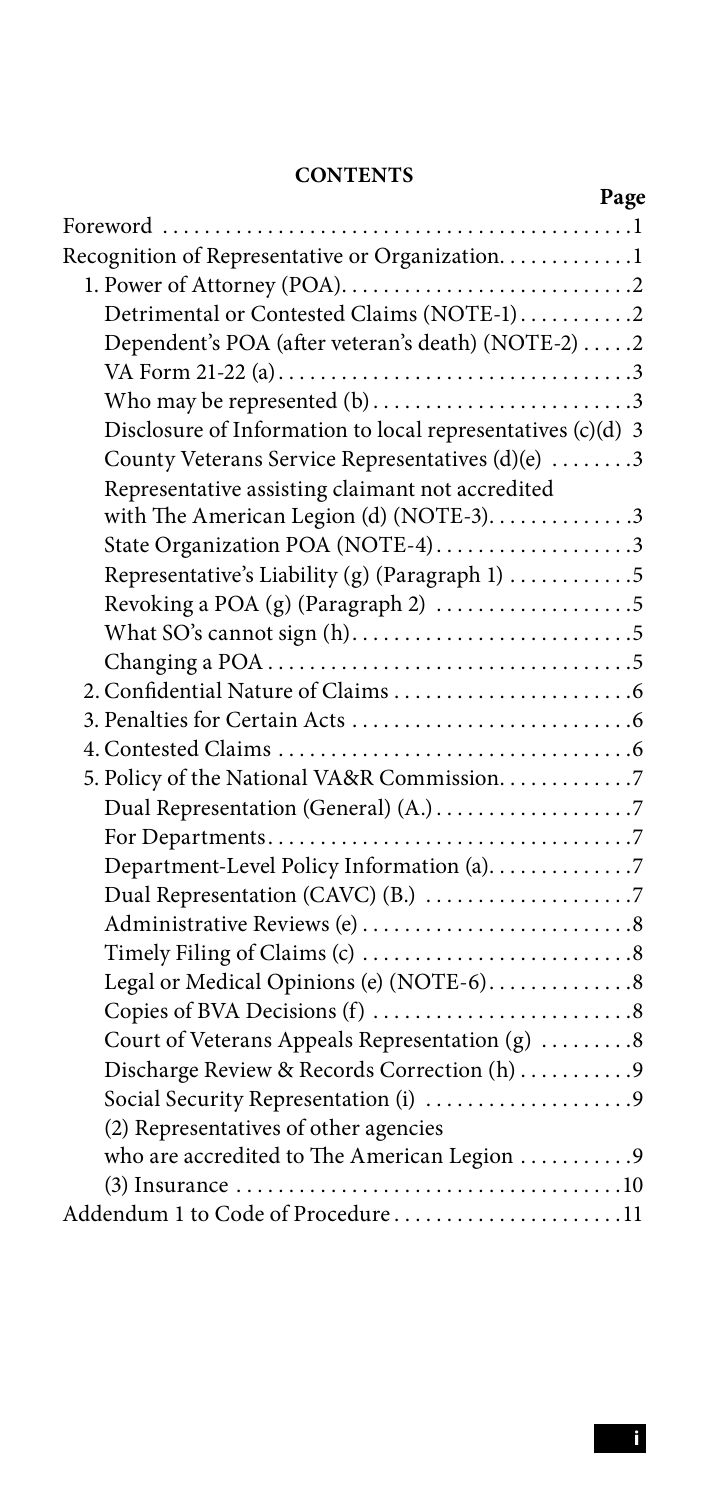#### **THE AMERICAN LEGION CODE OF PROCEDURES**

The following Code of Procedures (Code) has been adopted by all Departments of The American Legion and the National Veterans Affairs and Rehabilitation (VA&R) Commission through passage of Resolution 25 at the Spring Meeting of the National Executive Committee, Indianapolis, Indiana in May 2015. Adoption of the code assists in the processing of claims through proper channels and to facilitate the handling of rehabilitation matters.

In the preparation of the Code, consideration has been given to functions and status of The American Legion Service Officers, as well as representatives of other agencies accredited to The American Legion. It is important that all concerned are aware of the necessity to communicate to claimants the extent and limitation of representation to be provided by The American Legion.

Under U.S. laws and regulations, the final burden of proof in establishing a claim for Department of Veterans Affairs (VA) benefits rests with the claimant. The Veterans Claims Assistance Act and decisions of the United States Court of Appeals for Veterans Claims (CAVC or Court) have made it clear that VA has a legal obligation to assist the claimant in the development of certain information and evidence in a claim and to provide notice of a claimant's due process rights. The American Legion Service Officers at the local, county, or department level, must endeavor to explain to those seeking their advice and assistance with a claim, either in writing, in person, or by telephone, the eligibility criteria for the benefit sought, the evidence necessary to support the filing of an original or reopened claim, and the process by which the claim will be adjudicated including appellate procedure.

It is believed the Code will help ensure that persons seeking assistance from The American Legion are directed to the office best able to provide the service or information required. The acceptance of, and adherence to the Code by all concerned will enable the organization to make available the best possible service to claimants designating The American Legion as their accredited representative.

#### **RECOGNITION OF REPRESENTATIVE OR ORGANIZATIONS UNDER TITLE UNITED STATES CODE (38 U.S.C § 5902)**

The Secretary [of Veterans Affairs] may recognize representatives of the American Red Cross, The American Legion, the Disabled American Veterans, the United Spanish War Veterans, the Veterans of Foreign Wars, and such other organizations as he may approve, in the preparation, presentation, and prosecution of claims under the laws administered by the Secretary.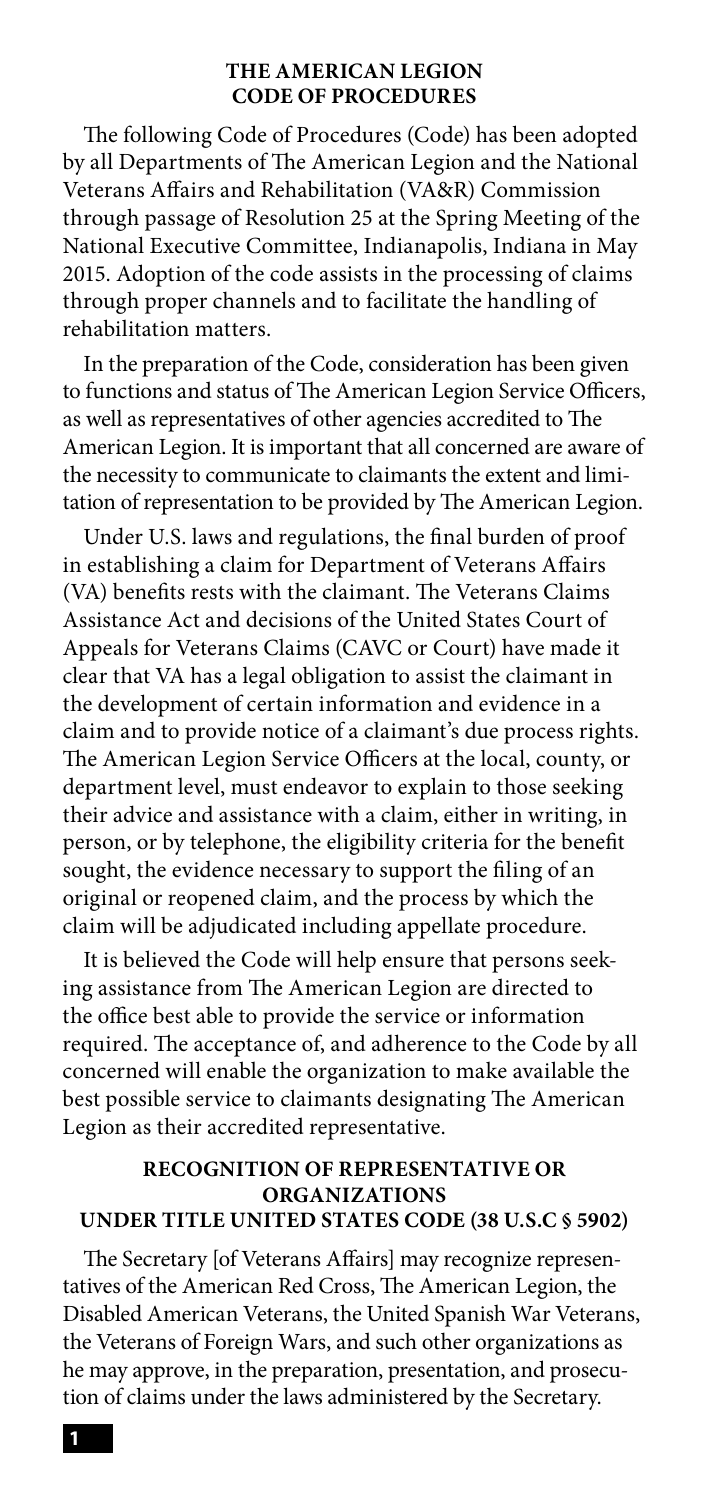The Secretary may, at his discretion, furnish, if available, space and office facilities for the use of paid full-time representatives of national organizations so recognized.

No individual shall be recognized under this section—

- unless he or she has certified to the Secretary that no fee for compensation of any nature will be charged to any individual for services rendered in connection with any claim; and
- unless, with respect to each claim, such individual has filed with the Secretary a power of attorney, executed in such manner and form as the Secretary may prescribe.

## **1. POWER OF ATTORNEY**

Before The American Legion may be recognized by the VA as the claimant's representative, VA Form 21-22, "APPOINT-MENT OF VETERANS SERVICE ORGANIZATION AS CLAIMANTS REPRESENTATIVE", also known as the Power of Attorney (POA) form, must be completed designating "The American Legion" as the **only representative**, and be signed by the claimant or fiduciary.

 A POA may be accepted by The American Legion only from individuals in the following categories: (1) the veteran; (2) an incompetent veteran's legally constituted guardian or spouse, parent, other near relative, or manager of a hospital or institution in which such veteran is maintained. In the event that The American Legion is notified that a guardian is appointed by a court of competent jurisdiction, the POA remains in effect. Upon notice of guardianship; The American Legion will notify guardian and request guardian to sign POA as guardian, (3) a deceased veteran's dependents or designated beneficiaries, or, if incompetent, the fiduciaries of such persons; and (4) persons entitled to reimbursement for expenses incurred in connection with the last sickness and burial of the veteran.

**NOTE-1:** It is contrary to the policy of The American Legion to accept POA from any person whose interests are detrimental or adverse to those of the veteran, regardless of the fact The American Legion does not hold POA from the veteran. In addition, accredited representatives of The American Legion may not participate in the prosecution of a claim in which two or more persons are claimants for the same monetary benefit. This includes cases that can be reasonably expected to become contested, such as, a claim for apportionment by an estranged spouse, as well as those that are "simultaneously" contested. (Also see section in Contested Claims).

**NOTE-2:** When advocating for a dependent's claim subsequent to the death of a veteran whose POA was held by The American Legion, be sure to obtain a new POA since the vet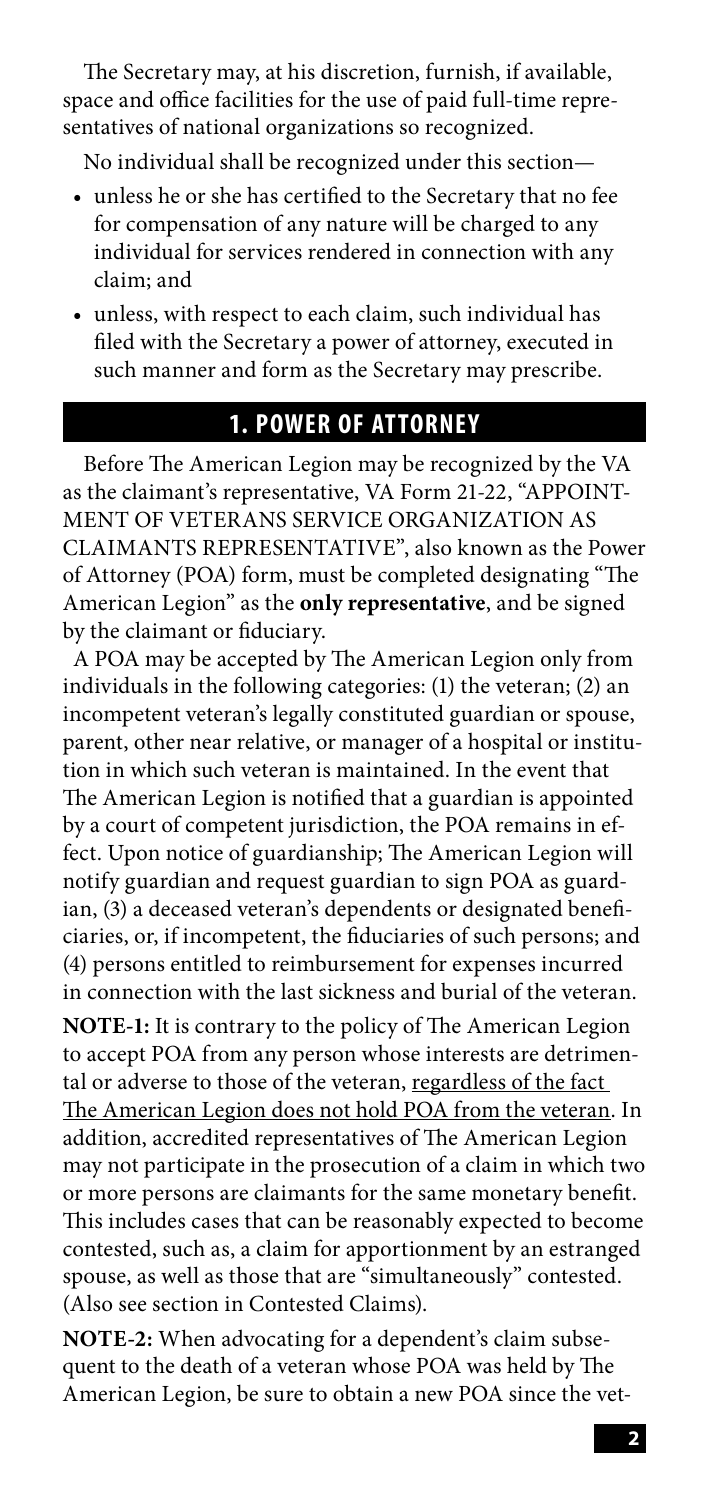eran's POA coverage for dependents is limited. See 38 C.F.R. § 14.631(e).

- a)The POA (VA Form 21-22), now contains a section, #13, asking veterans to authorize the VA to release information *"relating to treatment for drug abuse, alcoholism or alcohol abuse, infection with the human immunodeficiency virus (HIV) or sickle cell anemia"* to the service organization named in #3. In item #14, the claimant must specify the disability(ies) he or she is allowing the VA to release.
- b)The new POA form no longer authorizes a local organization to receive information from the Veteran's record. The American Legion can release information to any **local accredited representative**; however, as a precaution we recommend the veteran sign a copy of the attached "Release of Information" form as an addendum.
- c) It is to be recognized that County Veterans Service Officers (CVSO) can be helpful in obtaining information for use in developing and presenting claims. The CVSO, however, need not be accredited to any organization to perform this function. In most cases, he or she serves as a point of contact and local case officer. VA accreditation is predicated upon the expertise and supervision of those who represent claimants personally before the VA in the review and presentation of cases at the VA Regional Office (VARO) in the name of The American Legion.

**NOTE-3:** If a service officer assisting a claim is not accredited with the service organization holding POA, he or she cannot sign their own name to a Notice of Disagreement or Substantive Appeal. The only valid signatures in these instances are the claimant, the claimant's legal guardian, or the accredited representative holding the POA. See 38 U.S.C.§ 7105 (B) (2).

**NOTE-4:** When the claimant wants The American Legion to represent him or her in an appeal before the Board of Veterans' Appeals (BVA or Board), and POA of record is in the name of the Recognized State Organization, a new POA designating only "The American Legion" must be completed. Preferably, this should be completed before the case is transferred to the BVA.

 The use of the State Organization/The American Legion on the VA Form 21-22 is not valid pursuant to 38 U.S.C. § 7105(b) (2); 38 C.F.R. §§ 14.631, 20.601. The CAVC decision in Leo v. Brown, 8 Vet.App. 410 (1995), has had a significant impact on POA designation.

d)VA regulations give broad latitude on the method to be pursued in the preparation, presentation, and prosecution of claims under the authority given by the veteran in filing a VA Form 21-22. However, The American Legion, as the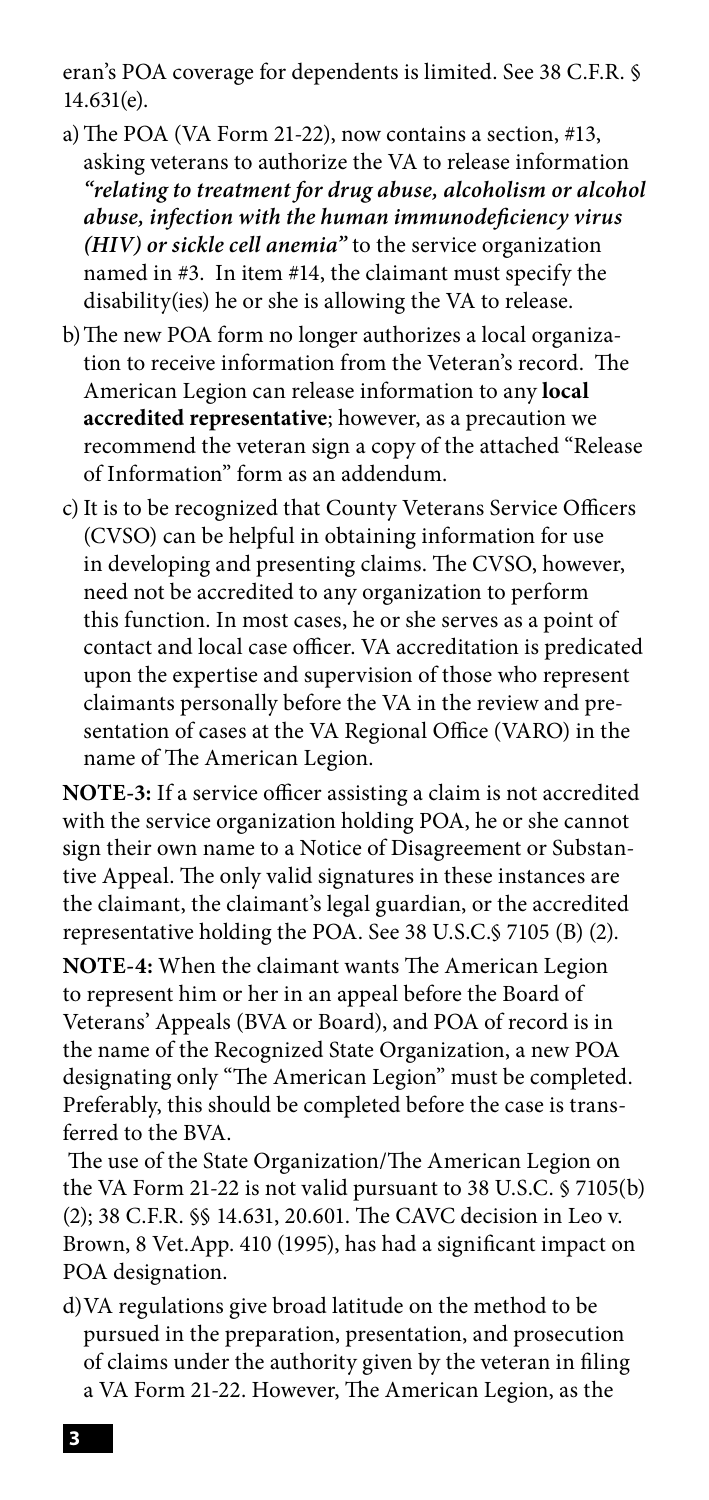recognized service organization, may refuse to work with secondary parties i.e., CVSOs, if it appears to be contrary to the best interest of the claimant.

e) The American Legion may require all CVSOs to work through The American Legion Department Service Officer (DSO). This will help ensure the orderly representation of claimants. As a practical matter, many designated DSOs are, in fact, State Civil Service employees. As such, representation in the name of The American Legion is provided through such State organizations, which direct or cooperate with county and local agencies that may or may not be accredited to the State organization.

If a POA is revoked, The American Legion representative should make a good faith attempt to find alternative representation for the claimant. Remember, all claimants are entitled to fair and qualified representation, and sometimes the very nature of the claimant's illness can make working relationships challenging. When The American Legion accepts a POA from an eligible claimant, it assumes an obligation to provide "fair representation" and assistance and counseling to ensure that the claimant receives full Due Process. "Fair representation" means taking no act inconsistent with the furtherance of the claimant's interest. There is also an obligation to the claimant not to make any unauthorized disclosures of information, as the custody of records is privileged and private and they must be guaranteed. Although accredited representatives of The American Legion perform such services without fee, they may be subject to civil litigation.

- f) It should be understood, however, that The American Legion does reserve the right to revoke a POA at any time. The following are examples of reasons for withdrawing representation:
	- 1. Tampering or altering of evidence, or providing false information of evidence;
	- 2. Refusal to cooperate or establish a satisfactory and effective working relationship with the representative;
	- 3. Threats or acts of violence towards the representative and co-workers, the Department and National Organizations, or VA personnel;
	- 4. Harassment of representatives either by phone or in person:
	- 5. Further representation may give rise to conflict of interest or violation of privacy;
	- 6. The claim has no basis in law or fact in which it can be granted;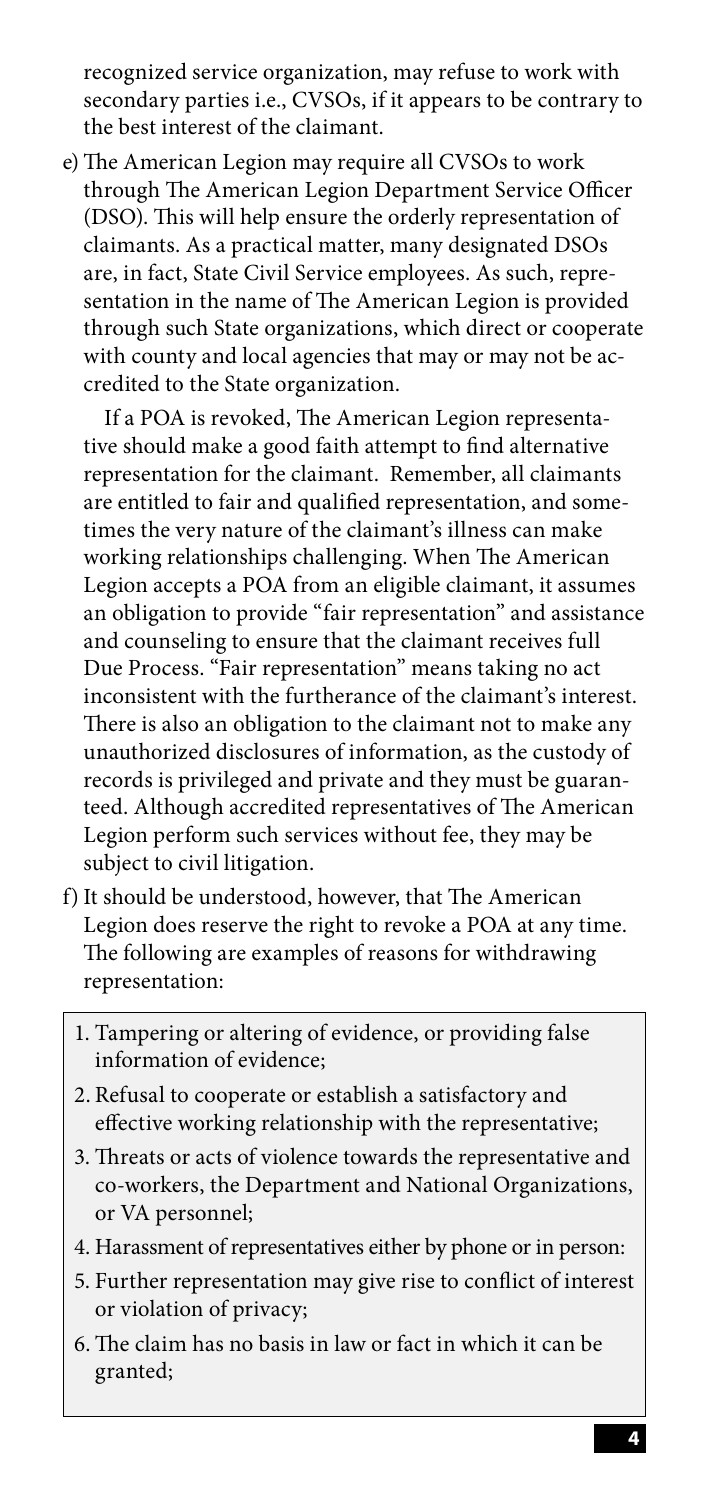- 7. The benefits being received are contrary to law or regulation;
- 8. Representation of a co-worker or friend can present the risk of inadvertent disclosure of confidential information. It may also create unreasonable expectations and disappointments.

#### **To revoke a POA before the claim is in appellate status, see 38 C.F.R. § 20.608(a).**

It must be kept in mind that representation cannot and should not be withdrawn because of personal prejudice and discomfort. Questions concerning withdrawal of a POA should be brought to the attention of the DSO for approval. Efforts to assist claimants in securing representation should be taken should POA revocation occur. If a problem continues it should be referred to the Director of the National VA&R Division.

- g)Please note a 1992 General Counsel opinion (VAOPGCPREC 11-92) determined that a veterans service organization representative, agent or attorney is not authorized to sign:
	- (1) an application for compensation or pension benefits, VA form 21-526, or
	- (2) an Eligibility Verification Report

on behalf of the claimant despite a properly executed appointment form (Power of Attorney).

It was also held that where a claimant's or beneficiary's duly appointed representative submits erroneous information on behalf of the claimant or beneficiary pertaining to eligibility or benefit rates, the claimant is responsible for any overpayment occurring as a result of the information supplied.

## **CHANGING POA WHILE A CASE IS IN APPELLATE STATUS**

The VA&R Commission does not desire to accept POA while another service organization is actively representing a claimant whose case is in appellate status, either at the VARO or before the BVA. It is, therefore, recommended that the claimant be discouraged from changing POA while an appeal is pending. If the claimant insists, and if The American Legion representative believes this organization can be of material assistance to the claimant, the change may be accepted by a good cause motion, in writing, from the claimant<sup>1</sup>. This also includes any appeals remanded to the RO by the BVA or remanded by the Court to the BVA. The fact that The American Legion accepts the POA does not guarantee that it will be accepted by the VA in conjunction with the current appeal<sup>2</sup>.

<sup>1^</sup> http://www.gpo.gov/fdsys/pkg/CFR-2011-title38-vol2/pdf/CFR-2011-title38-vol2- sec20-1304.pdf

<sup>2^</sup> http://www.gpo.gov/fdsys/pkg/CFR-2011-title38-vol2/pdf/CFR-2011-title38-vol2- sec20-1304.pdf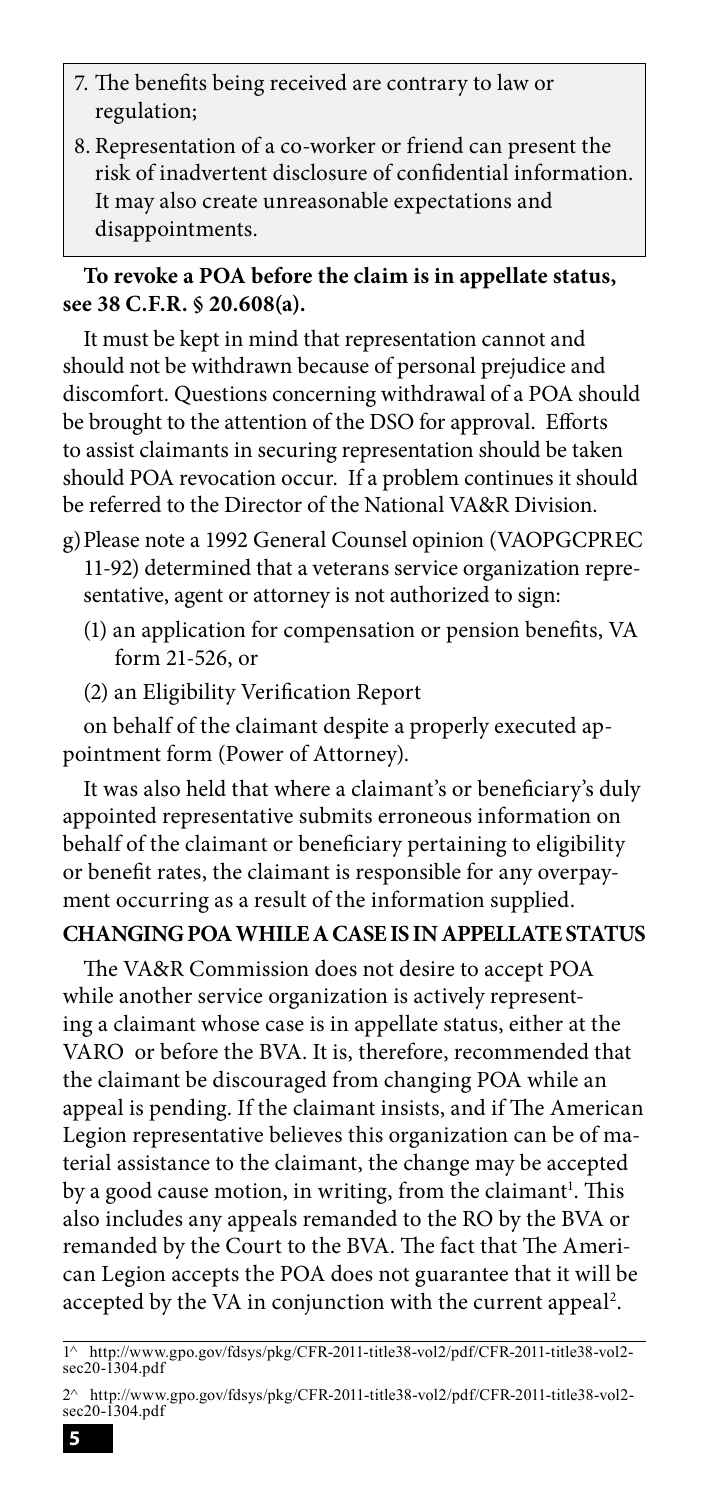## **2. CONFIDENTIAL NATURE OF CLAIMS (38 U.S.C.§ 5701(a))**

All files, records, reports and other papers and documents pertaining to any claim under any of the laws administered by the Secretary and the names and addresses of current or former personnel of the armed services and their dependents, in possession of the Department shall be confidential and privileged, and no disclosure thereof shall be made.... (All amended Public Law citations have been omitted).

**NOTE-5:** The American Legion office files are confidential. Requests made by the claimant for documents that may be in The American Legion office file must be in writing and signed by the claimant. This is especially true where when requests are received from family members or friends who may be assisting the claimant.

## **3. PENALTY FOR CERTAIN ACTS (38 U.S.C. § 5905)**

Whoever wrongfully withholds from any claimant or beneficiary any part of a benefit or claim allowed and due to the claimant or beneficiary, shall be fined as provided in title 18, or imprisoned not more than one year, or both.

# **4. CONTESTED CLAIMS**

a)Accredited representatives of The American Legion may not participate in the prosecution of a contested claim or one that may reasonably become contested. This policy was restated by resolution.

In part, it reads as follows:

b)In those contested cases where the claimant has been advised that The American Legion cannot provide representation, but does not wish to cancel POA with respect to other claimed issues, it is suggested that the following statement be placed in the VA claims folder, either by letter, memorandum, or VA Form 646:

"This is a simultaneously contested claim, and, as such, cannot be participated in by The American Legion. The claimant has been notified but does not desire to revoke the current POA on other than the contested benefit."

c) Uniform adherence to this policy and procedure will avoid embarrassment to The American Legion, as well as give claimants involved in contested cases the opportunity to assign POA to an organization that does afford representation under such circumstances.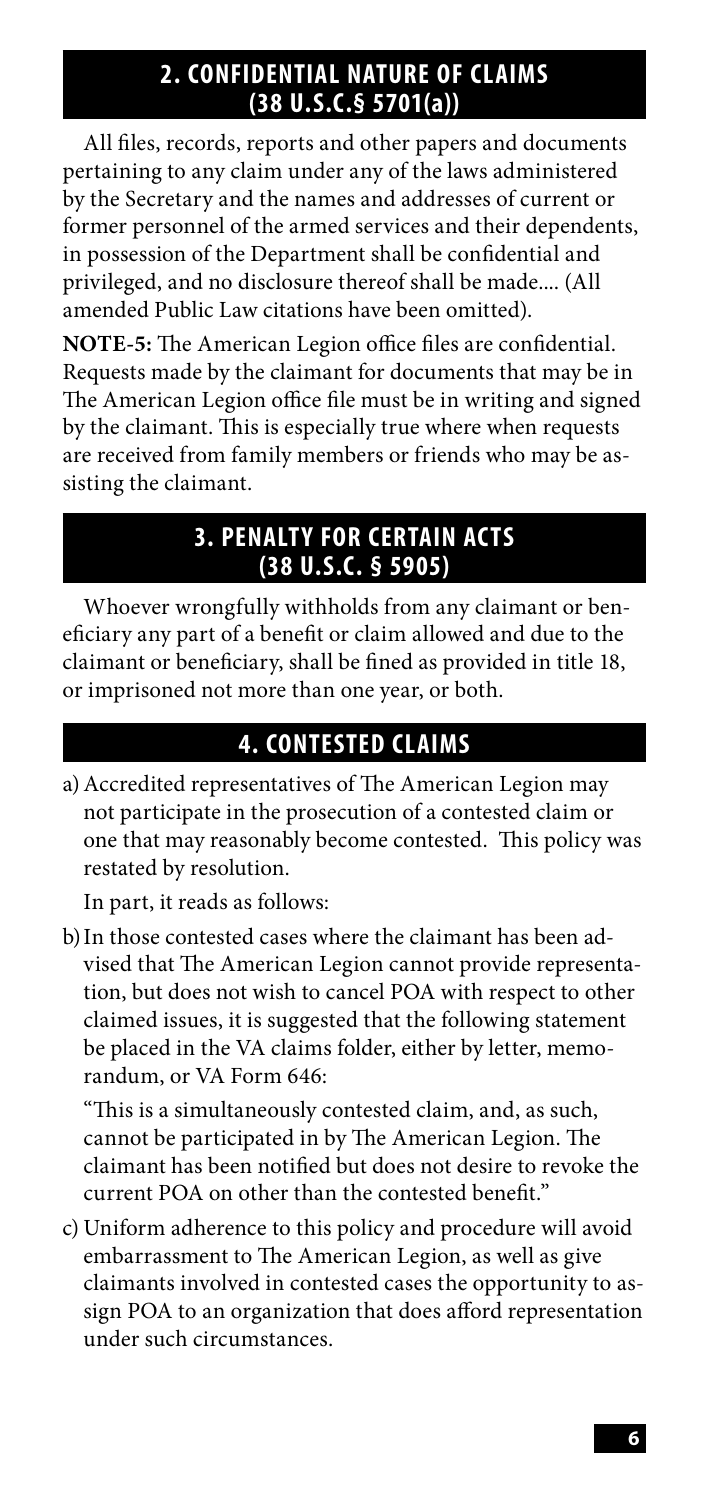# **5. POLICY OF THE NATIONAL VA&R DIVISION**

- a) Dual Representation: Where a claimant designates The American Legion as representative and subsequently retains an attorney to represent him or her in a specific claim before the VA, without canceling VA Form 21-22, accredited representatives of The American Legion may not provide representation in any claim for VA benefits. In these cases, the policy of the VA&R Commission prevents representation or participation<sup>3</sup>.
- b)The only exception to the above is in cases appealed to the Court. If The American Legion holds POA for a claimant who has retained an attorney in conjunction with a CAVC appeal, and the claimant files a separate claim for other benefits at the VARO, The American Legion may represent the claimant at the VARO or BVA..
- c)The following are general procedures in claims and correspondence involving the National VA&R Commission:
	- 1. For Departments
		- i. Policy matters requiring consideration and action by the National VA&R Commission will be forwarded to the:

Director National Veterans Affairs and Rehabilitation Division The American Legion 1608 K Street, NW Washington, DC 20006

Action will be taken on such matters when submitted or referred by:

- 1. A National Convention;
- 2.The National Executive Committee;
- 3. The National Commander, National Adjutant, and any National Officer;
- 4. Department Commanders and Adjutants, Department Service Officers and VA&R Directors, and other officials or individuals designated by the Department Commander or Adjutant.
	- ii. All The American Legion Service Officers shall clear claims and related matters through their respective DSO.
	- iii. Routine claims and those claims in which a time element is involved are to be filed directly with the VA by the DSO's. They should request that the VA furnish them with copies of correspondence and decisions in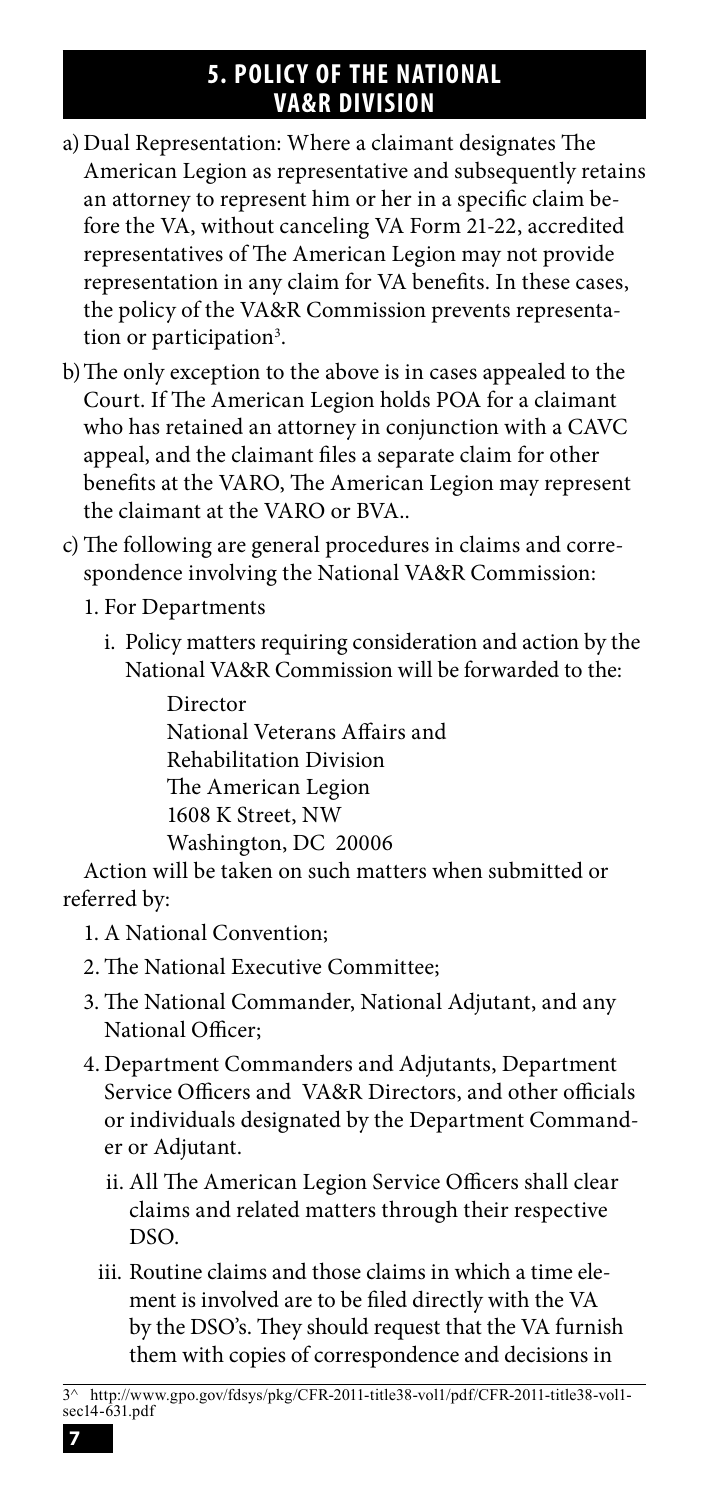connection with these claims. Keep in mind the most important point is ensuring that a preservation of effective date occurs.

- iv.Correspondence and claims from individual claimants or local service officers received by the National VA&R Division shall be referred to the DSO concerned for appropriate action.
- v. An administrative review of VARO decisions is a function of the VA Compensation and Pension (C&P) Service at the VA Central Office. DSOs asking the Director of the National VA&R Commission to obtain temporary transfer of a claims folder to Washington, D.C., for review by VA&R staff, should include in the request **a written brief of the relevant facts and reasons for disagreement with the VA field office decision**. Copies of VA correspondence and the decision received by the Director will be sent to the DSO who originated the request for review.

**NOTE-6:** All requests for legal or medical opinions from the National VA&R Division staff should also be in the form of a detailed written brief. The claims folder need not accompany the request as long as sufficient information is provided.

- vi.Even though cases certified to the BVA in which The American Legion holds POA are seen by the VA&R Appeals Representatives, this does not preclude a DSO from sending a letter with additional comments on the merits of the case to the Legion BVA Unit after the case has been transferred to the BVA. Currently, the "official" copies of BVA decisions will be mailed by the BVA to the claimant and The American Legion Headquarters/BVA Unit pursuant to the CAVC holding in Trammell v. Brown, 6 Vet. App. 181, 182-83 (1994). Courtesy, or "red arrowed," copies of the decisions will be sent to the DSOs by VA flat mail. The CAVC decision of Leo v. Brown, 8 Vet. App. 410 (1995), may have an impact on this mailing procedure involving cases that do not have POAs designating only "The American Legion" as the representative.
- vii. The American Legion policy regarding representation at the CAVC provides that The Legion may, in a limited number and category of cases, represent veterans before the Court. However, these cases involve precedential issues affecting large numbers of veterans. The American Legion has a contract with the National Veterans Legal Services Program (NVLSP) to provide such representation.

Due to The American Legion's policy of taking only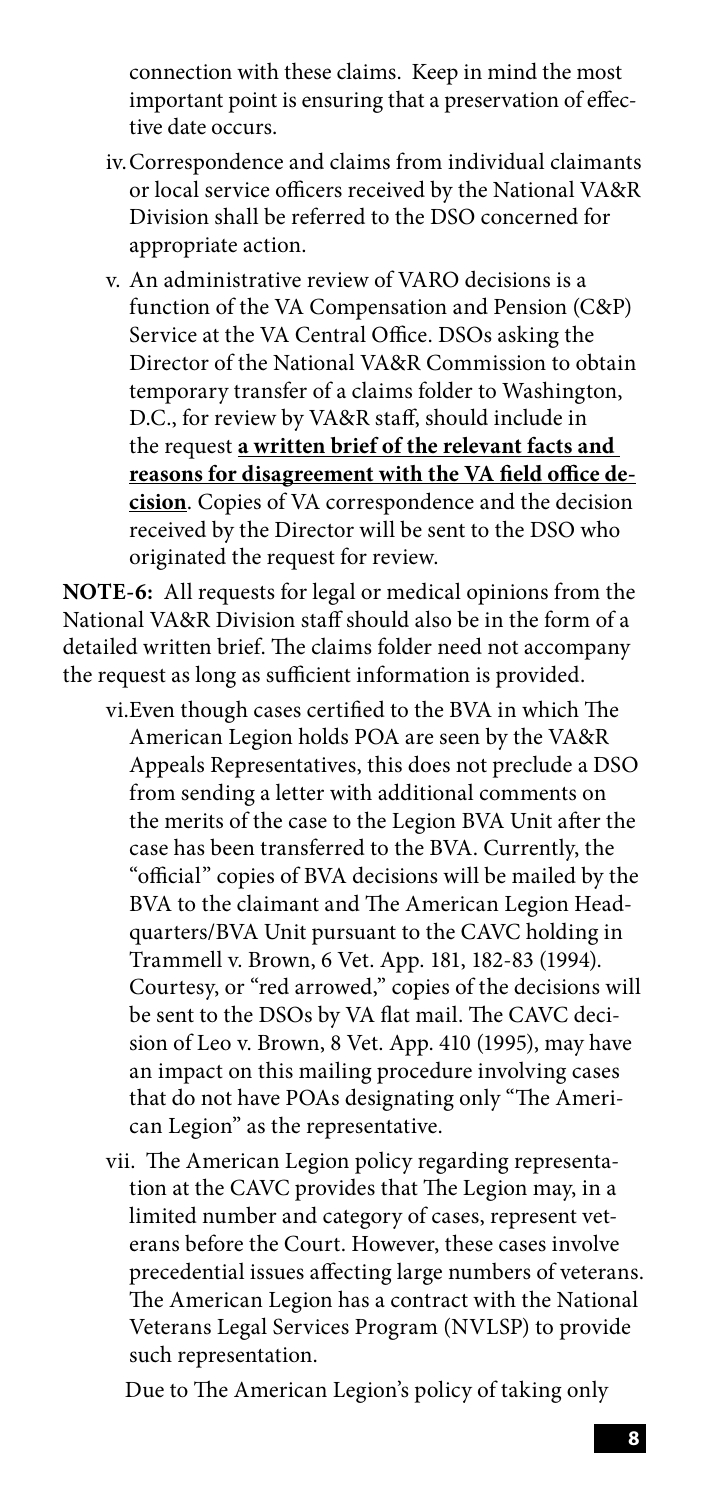selected issues to the Court, it is important that DSOs apprise claimants of the Court's 120-day (from the date of the BVA decision being appealed) filing deadline for an appeal. The claimant must be able to make arrangements in the event the case does not fit into the category of cases that The American Legion would consider pursuing at the Court.

**Remember, an appeal to the Court may be withdrawn once it has been filed, but an appeal filed after the 120-day time limit may deprive the veteran of CAVC review.** Written requests for initial review of a BVA decision by VA&R staff to determine if a case fits into the Legion's overall program for litigation may be submitted by the DSO. These requests should be directed to The American Legion Washington Office, Attention: Deputy Director for Claims. In all instances, an expeditious written response will be provided. If a case is not accepted and there appears to be a basis for further action or development by VA, specific recommendations will be made.

viii. Applications by individual claimants to local service officers for review of military discharge (DD Form 293) and for correction of military records (DD Form 149) should be sent to the proper DSO, who will then process the application through the Director, National VA&R Division. Copies of correspondence and decisions will be furnished by the Director only to the interested DSO.

The American Legion does not provide representatives for individuals seeking benefits from Social Security Administration.

- 2. Representatives of other agencies who are accredited to The American Legion
	- i. To facilitate the activities of the VA&R Division, key Service Officers may be designated by their Department as the one to deal with questions relating to the Department's policy on claims and related matters. The key person, certified by the Department, must be accredited to The American Legion and must be located at or in close proximity to the VARO. One key person for each VARO will be recognized and their name, address and phone number included on the List of Department Service Officers maintained by the VA&R Division.
	- ii.Service officers of other agencies, if authorized by The American Legion Department, may present policy matters to the Director, National VA&R Division.

Concerns surrounding claims and the advocacy of benefits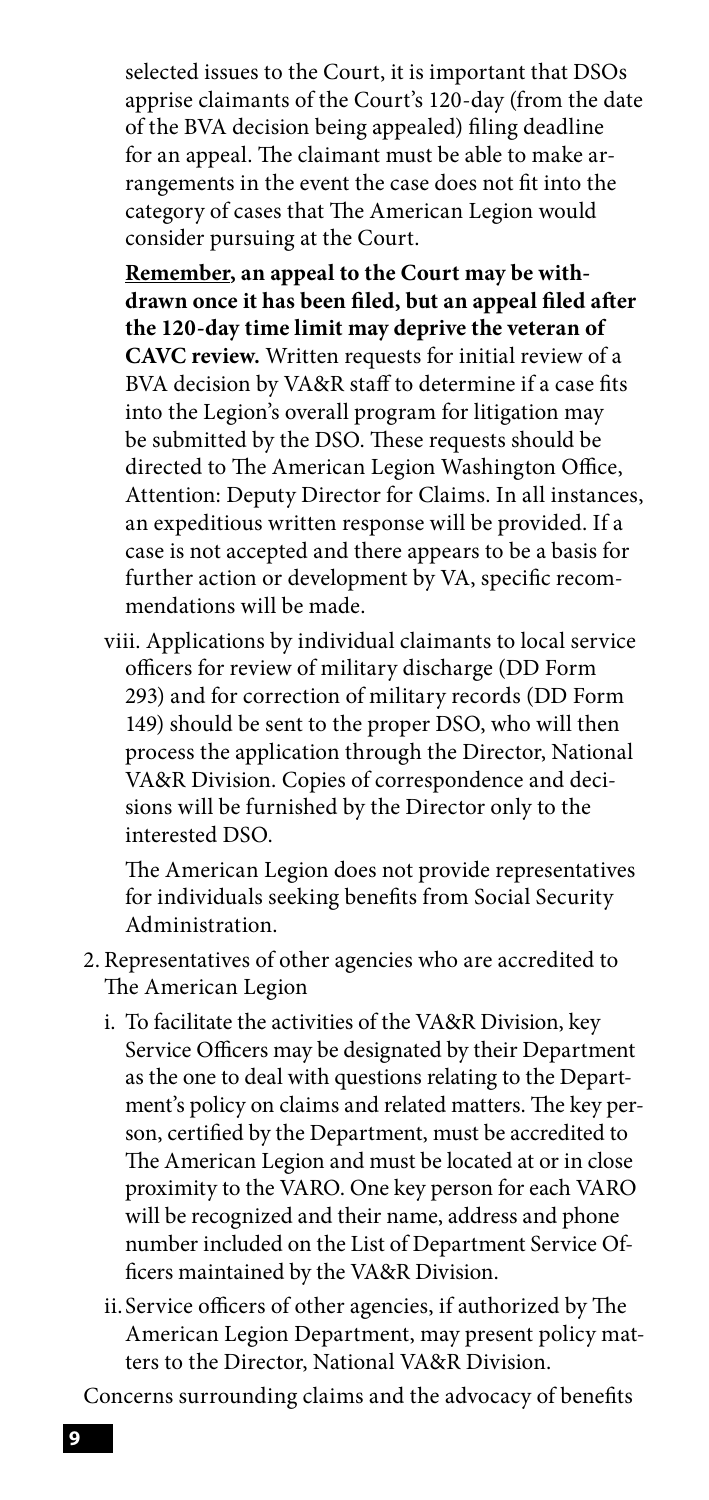should be addressed with the state's DSO.

- 3. Department of Veterans Affairs (Insurance)
	- i. The Chief Insurance Activities of the National VA&R Division's Staff, located at the VA Insurance Center in Philadelphia, Pa.., is charged with the responsibility of handling insurance policy and claim matters with the VA. The VA&R Division also has a staff located at the St. Paul, Minn., VA Center, which has responsibility for policy and claim matters concerning the VA Debt Management System.

The Chief, Insurance Activities, handles all VA Insurance claims and transactions for veterans and their beneficiaries who have representation through The American Legion for their VA benefits. Insurance activities include Death ( Policy Settlement ) claims, applications for new insurance in the VA's Service-Disabled Insurance programs, both Basic and Supplemental issues, disability claims for waivers for premiums, reviews of Insurance application disapprovals, beneficiary guidance and updates, outreach contacts with veterans and beneficiaries on insurance applications, options and timeliness, and suspense reviews of all ongoing casework until final completion. Insurance activities also include transactional matters such as policy loans and cash surrenders, dividend transactions, and policy updates. The Chief, Insurance Activities, also provides information, guidance and coordination with senior VA Insurance Center staff as needed for the National Organization on major insurance policy actions and proposed American Legion resolutions and insurance legislation. Information and guidance is also provided to Department and Veterans Service Officers as requested nationwide.

- ii.Generally speaking, DSOs/VSOs will file all insurance claims, inquiries and policy matters related to contracts for government life insurance directly with the National VA&R Division insurance office at the Philadelphia VA Center. This office will ensure these matters are fully processed by the VA and that the DSOs/VSOs receive copies of all correspondence and decisions. Special attention should be given to the following:
- d)Inquiries or claims concerning service members of Veterans Group Life Insurance which represent special problems may also be referred to the VA&R Division office in Philadelphia, as the VA Insurance management staff at the center has supervisory authority over these programs. The VA&R insurance staff will keep the involved service officers fully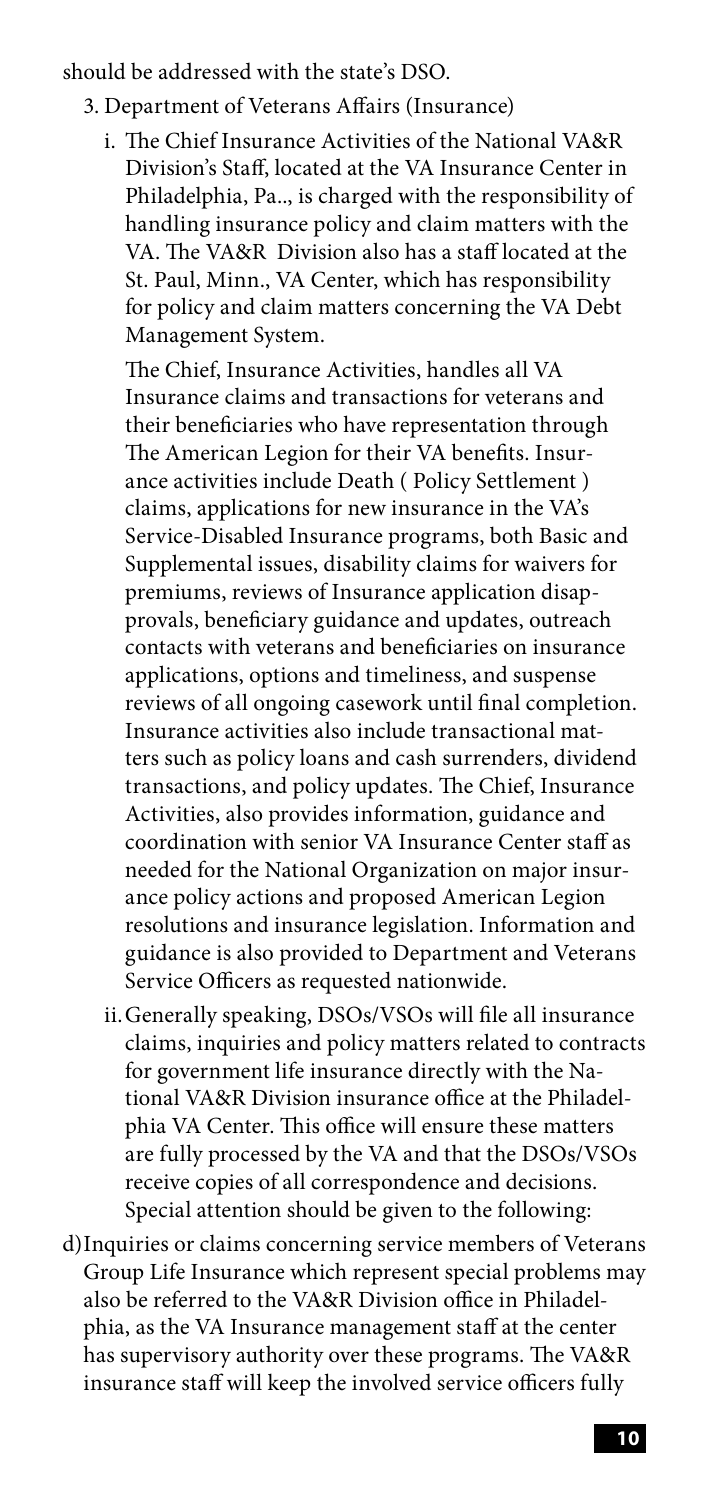informed of actions and requirements in these cases and keep a log of such activities.

e) Designated Veterans Service Officers of other agencies who are accredited to The American Legion may refer claims and inquiries on insurance matter to the Chief Insurance Activities of the National VA&R Division staff in Philadelphia in the same manner as outlined for DSOs.

# **ADDENDUM 1 TO CODE OF PROCEDURE**

#### **Fugitive Felons**

The law prohibits the payment of almost all VA benefits to veterans and to the dependents of veterans while they are fugitive felons<sup>4</sup>.

Under 38 U.S.C. § 5313b(b):

- •A fugitive felon is a person who "is fleeing to avoid prosecution, custody or confinement for a felony and includes a person who is a fugitive by reason of violating a condition of probation or parole imposed for commission of a felony".
- •The term "felony" includes a high misdemeanor under the laws of a State which characterizes as high misdemeanors offenses that would be felony offenses under Federal law.
- •The term "dependent" means a spouse, surviving spouse, child, or dependent parent of a veteran.

Special due process protections apply in cases where the VA proposes to reduce or terminate running awards. These protections apply even when the VA determines that a beneficiary is a fugitive felon. The VA is obligated to notify the beneficiary of the proposed termination before benefits are stopped<sup>5</sup>.

In the opinion of The American Legion, VA letters to fugitive felons should include the following:

- 1. The effective date of the proposed termination or suspension of benefits.
- 2. The fact that the beneficiary is considered a fugitive felon, according to VA.
- 3. The reason why VA believes that the beneficiary is a fugitive felon (for example, an outstanding warrant for the arrest of the veteran).
- 4. A citation to the law that authorizes the termination or suspension.
- 5. A request to the beneficiary for information that would

<sup>4^</sup> http://www.gpo.gov/fdsys/granule/USCODE-2011-title38/USCODE-2011-title38- partIV-chap53-sec5313B

<sup>5^</sup> http://www.gpo.gov/fdsys/pkg/CFR-2011-title38-vol1/pdf/CFR-2011-title38-vol1- sec3-103.pdf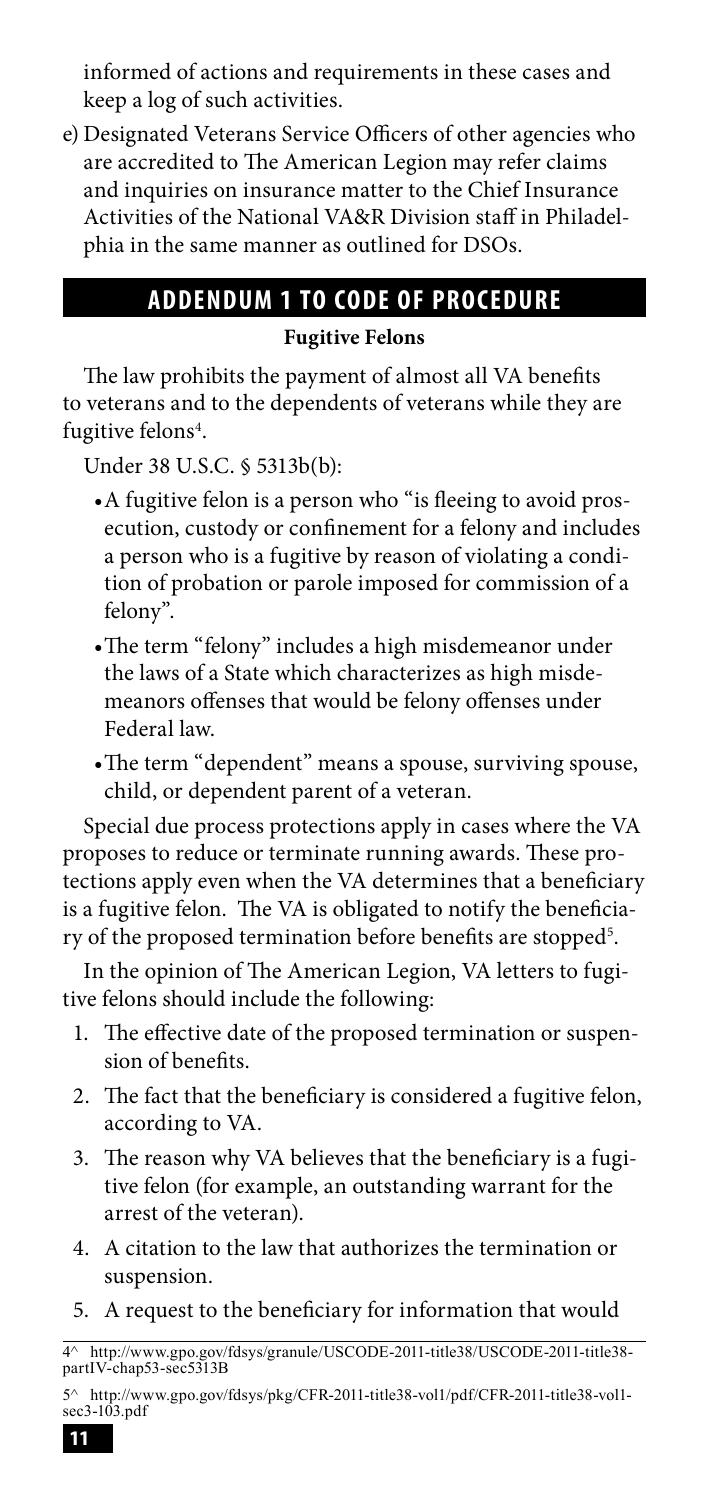tend to show the beneficiary is not a fugitive felon (for example, the beneficiary could provide a phone number of an official who can verify that the beneficiary is not a fugitive felon).

- 6. How and where the beneficiary can contact VA.
- 7. An explanation of how VA benefits can be resumed (for example, if the warrant is cleared by arrest or dismissal).
- 8. An explanation as to the one-year time limit to reopen their claim after release or dismissal.
- 9. An explanation as to why VA will wait 60 days (for the beneficiary to submit evidence showing why VA should not stop benefits) until taking action to stop the beneficiary's payments. How the beneficiary can submit evidence showing why benefits should not be stopped (by mail, through a representative or in person).
- 10. An explanation of why an overpayment may be created and how the beneficiary can avoid the creation of an overpayment.
- 11. Notice to the beneficiary that he or she has the right to representation and the right to a hearing.
- 12. Notification to the Service Organization representing the veteran.

It is not the policy of The American Legion to assist the Department of Veterans Affairs or law enforcement officials in capturing any fugitive felons. Our focus is and should remain to be as service officers providing assistance with VA issues and benefits. If contacted by any officials requesting our assistance in bringing a veteran in for arrest, you should contact National Headquarters and speak with either the Executive Director, the Director of VA&R or Deputy Director of Claims immediately.

#### *February 2015*

Periodically, veterans may wish to have you release information to outside organizations, such as county veterans service organizations. To ensure that you are protected from potential liability associated with the release of the information, we ask that the veteran completes a form acknowledging that they are directing the accredited representative to release the information. The form can be located at:

*www.legion.org/documents/legion/pdf/VSO\_Release\_Form.pdf*